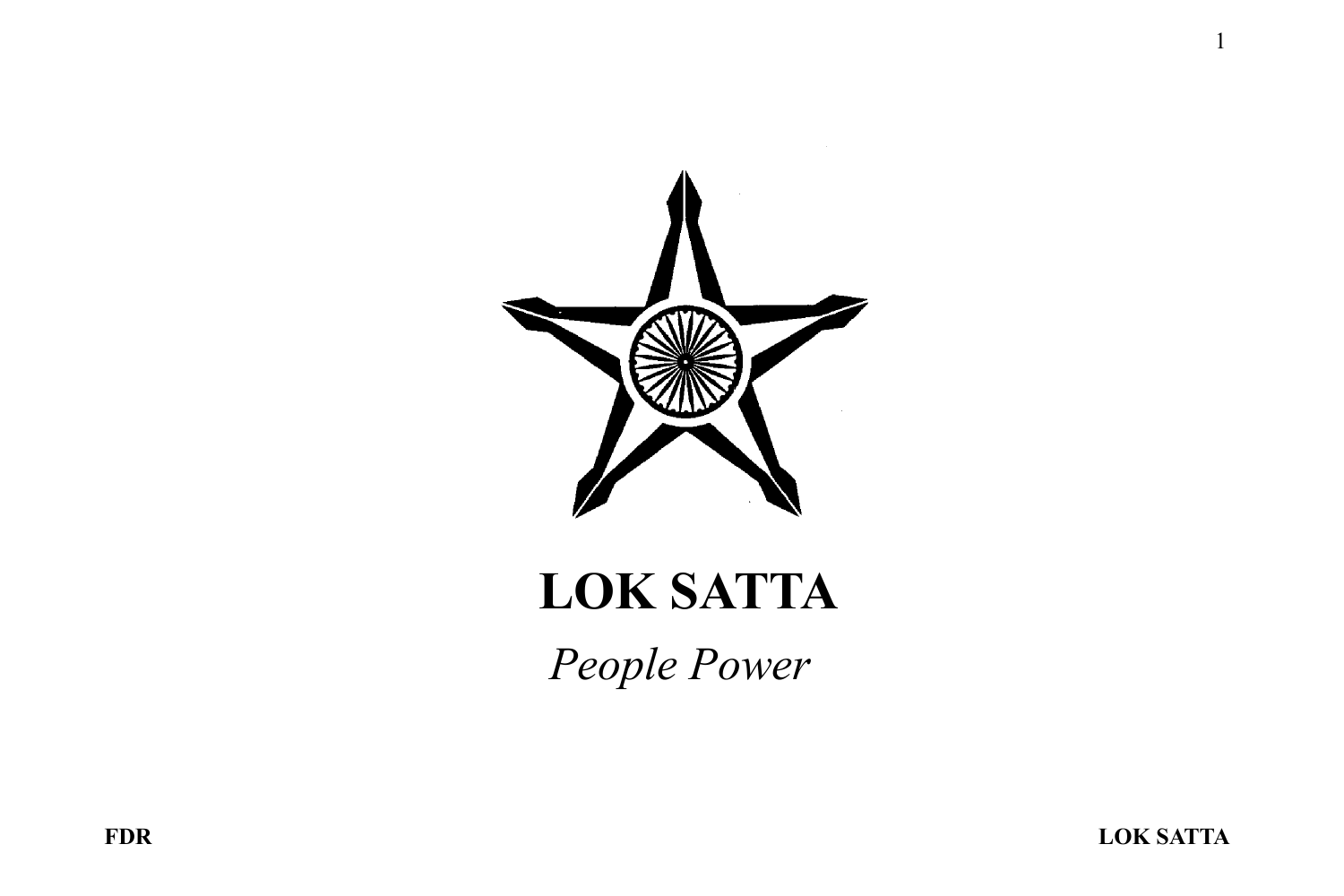#### Mission

To promote peaceful, democratic transformation of Indian governance process and enable India to achieve full potential through good governance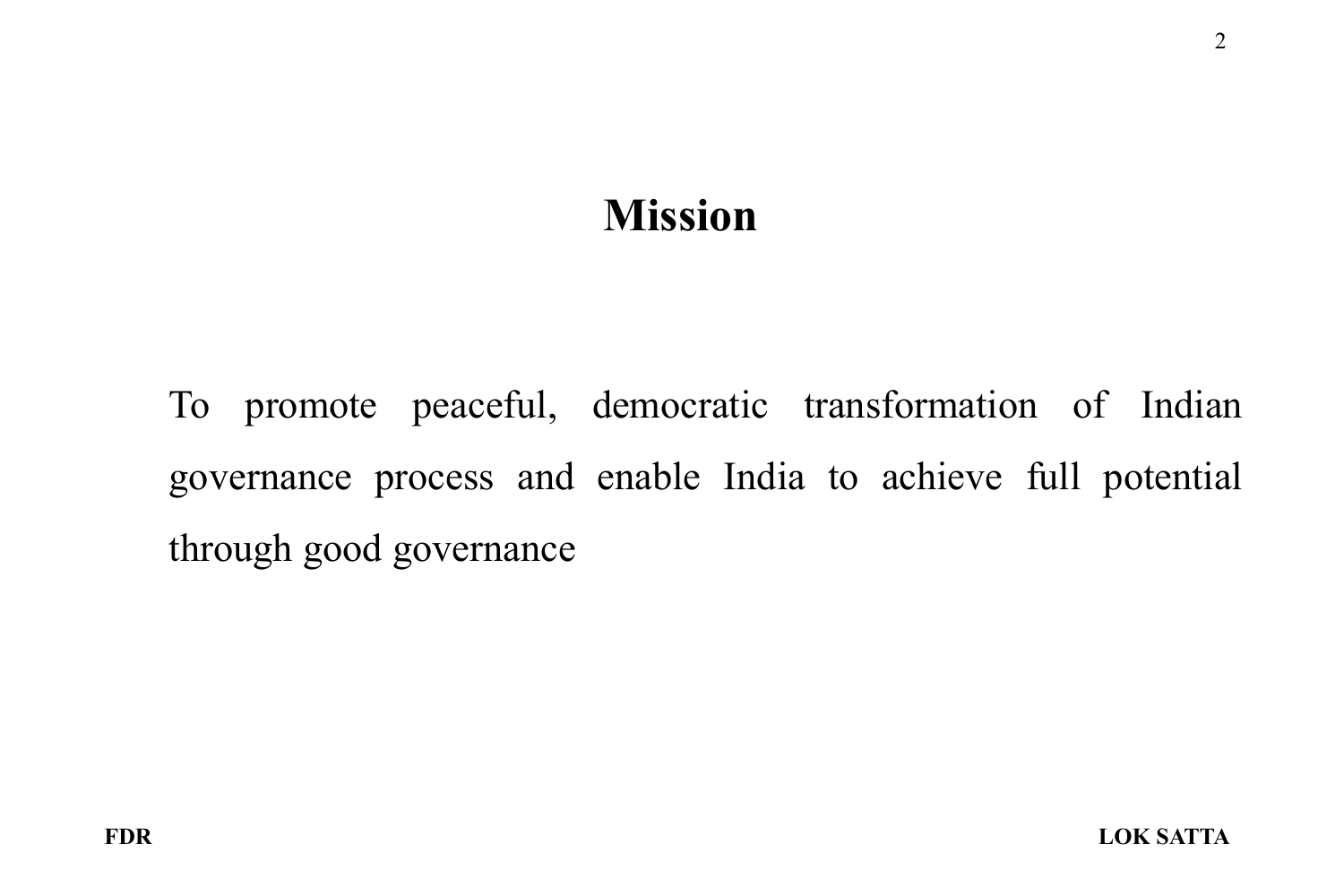### Key Reform Goals

- Comprehensive electoral reforms
- Empowerment of local governments
- Instruments of accountability
- Speedy and efficient justice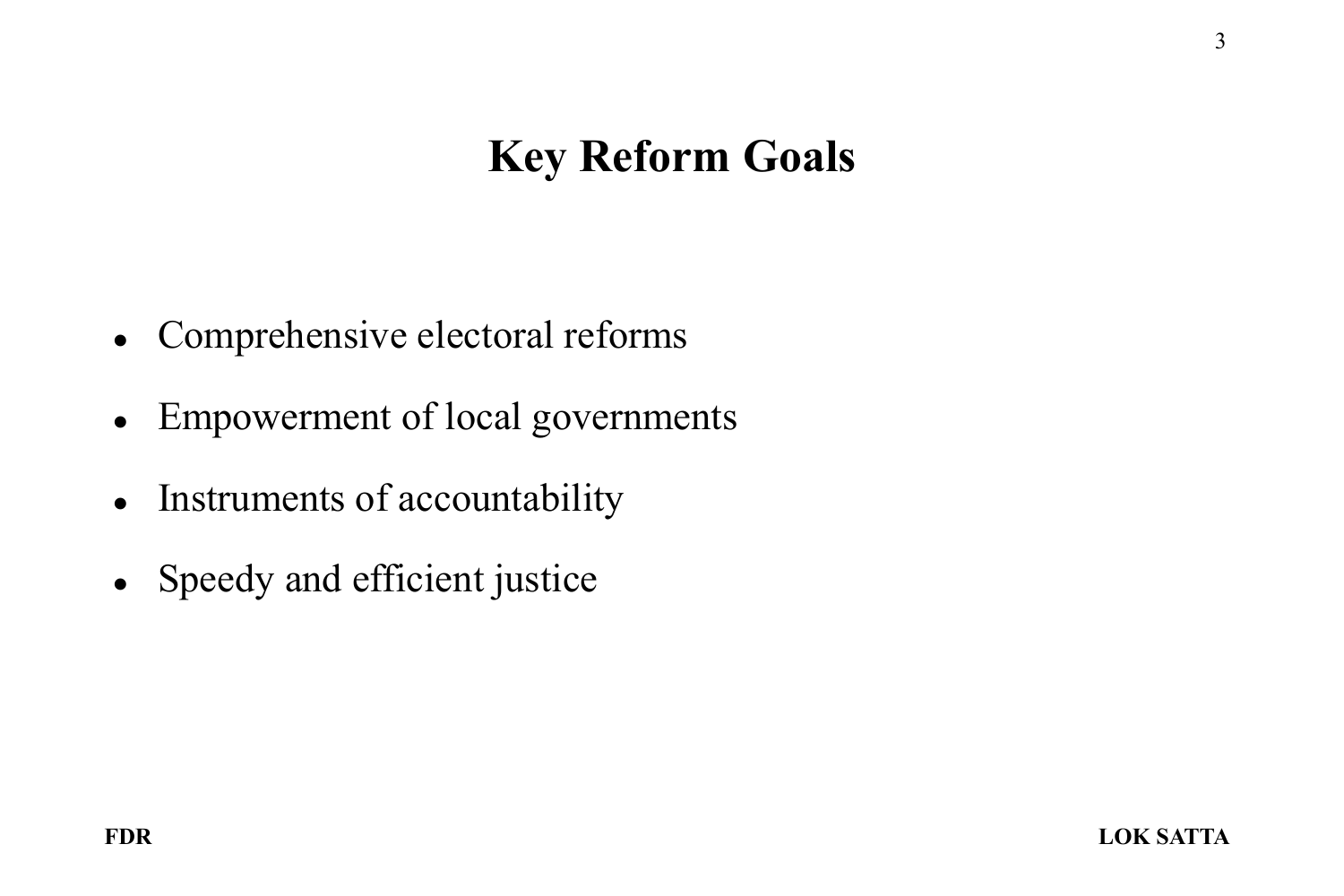## Electoral Reforms

- Process Improvements
	- Preventing polling irregularities
	- Arresting and reversing criminalization of politics
	- Checking abuse of unaccountable money power in elections
- System Improvements

—

- Political party reform
- Proportional representation
- Direct election of Chief Executive at the state level with clear separation of powers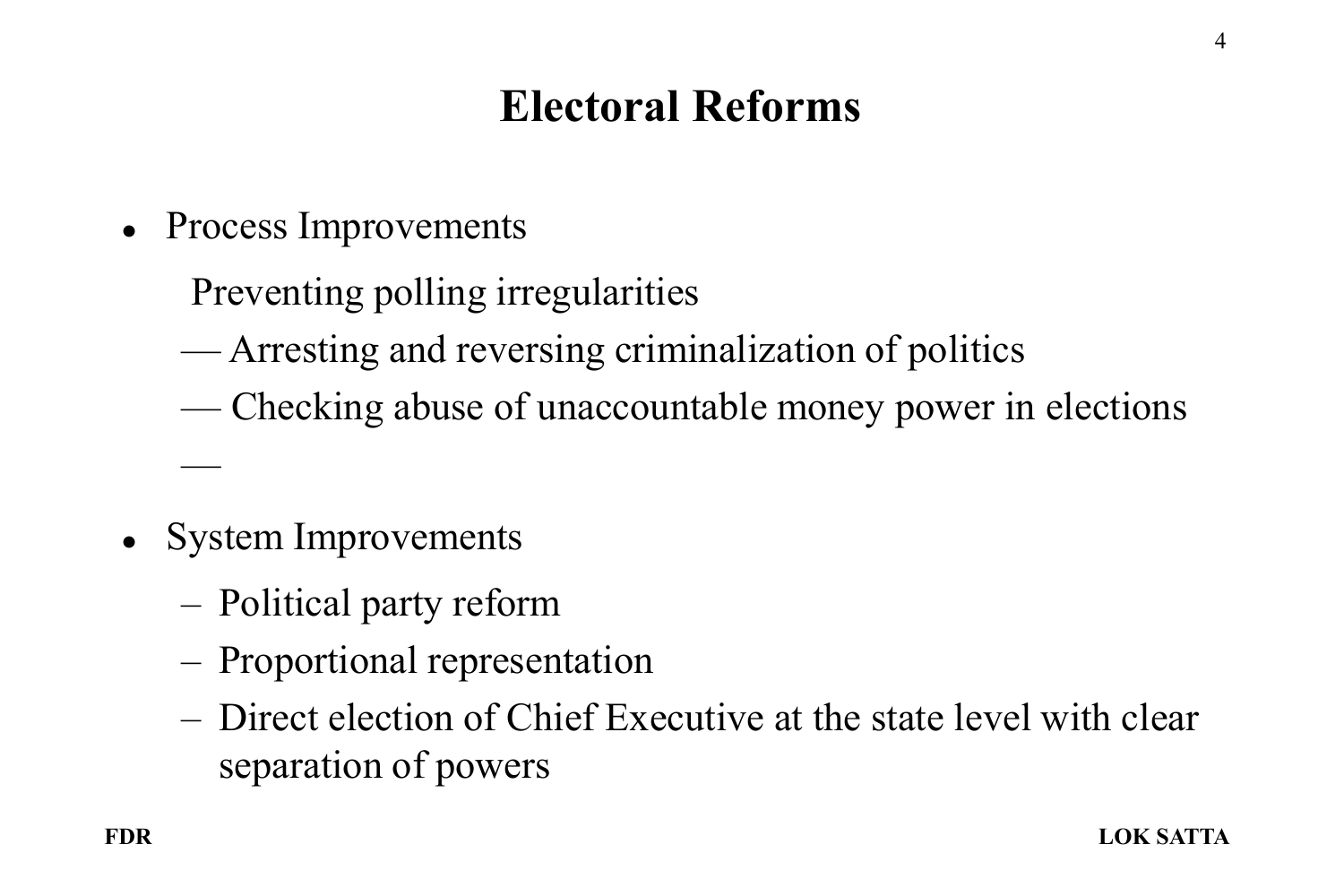#### Empowerment of Local Governments

- Transfer of funds, functions and functionaries to local governments
- Link between

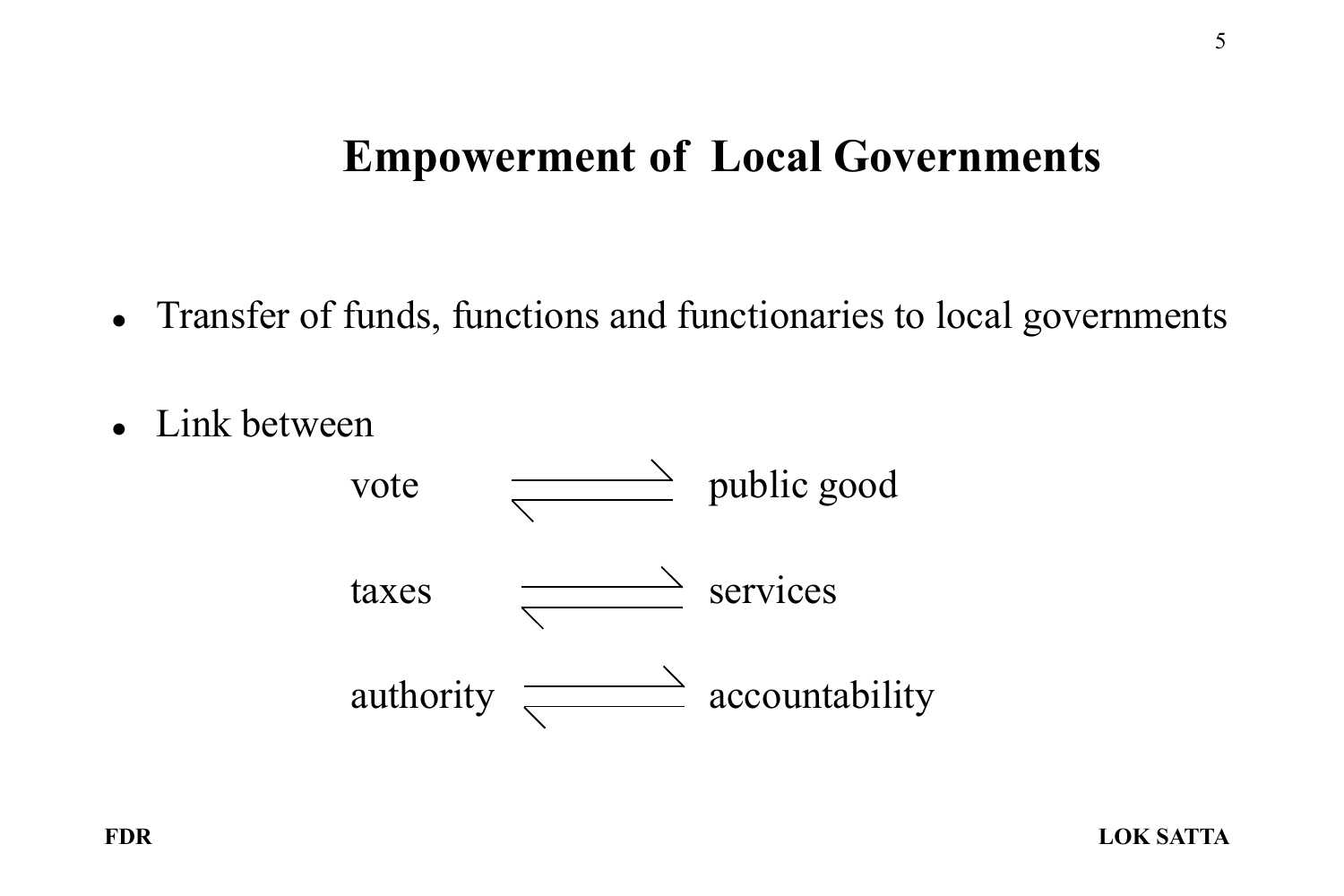## Instruments of Accountability

- Right to Information
- Independent crime investigation
- Independent appointment of constitutional functionaries
- Independent and effective anti-corruption agency
- Term limits for public office
- Strict penalties for abuse of office
- Citizen's Charters
- Stakeholder empowerment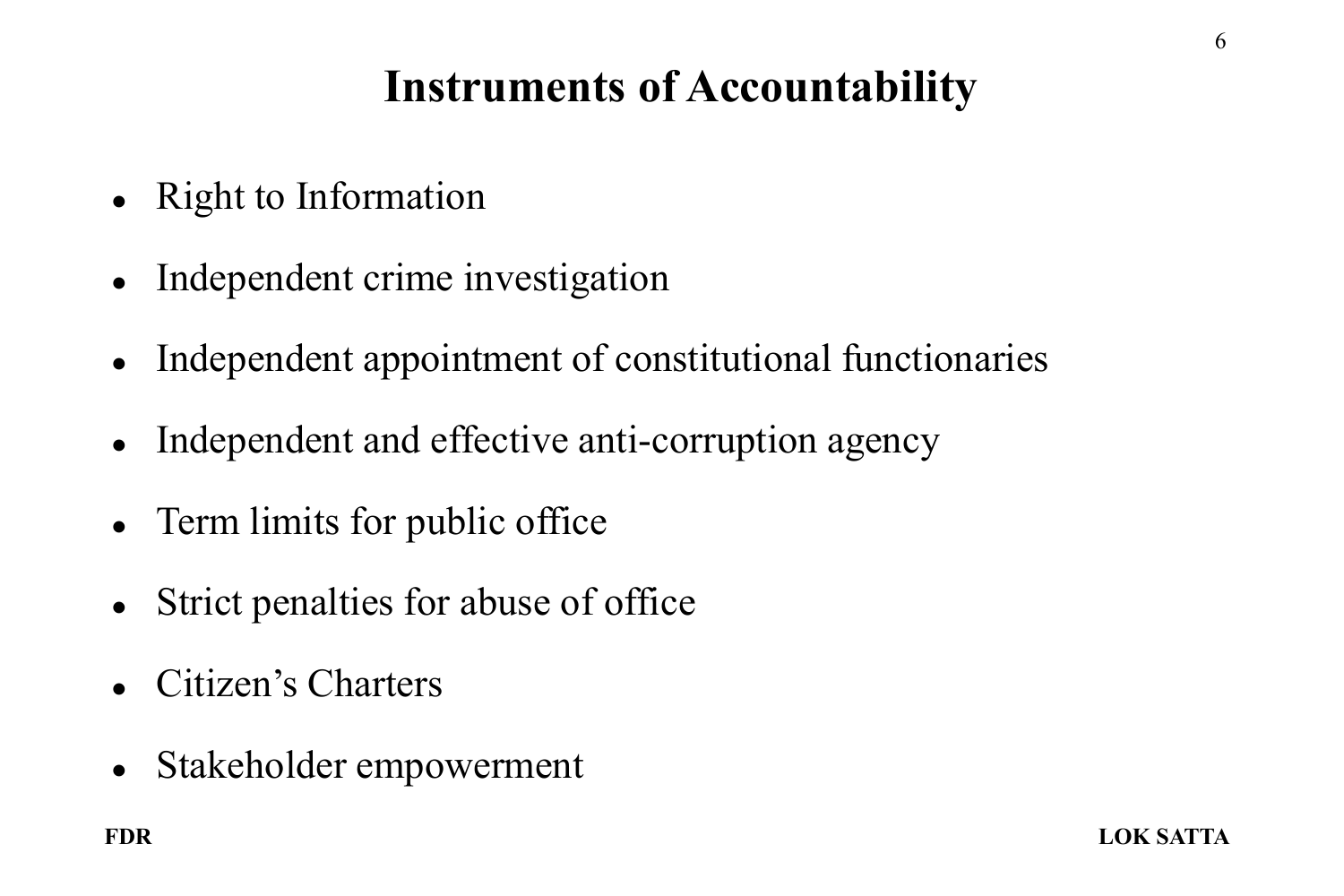### Judicial Reforms

- Limit writ jurisdiction
- Increase number of courts
- Local courts in local language (Gram Nyayalaya)
- Time bound justice
- Independent mechanism for judicial appointments
- Independent crime investigation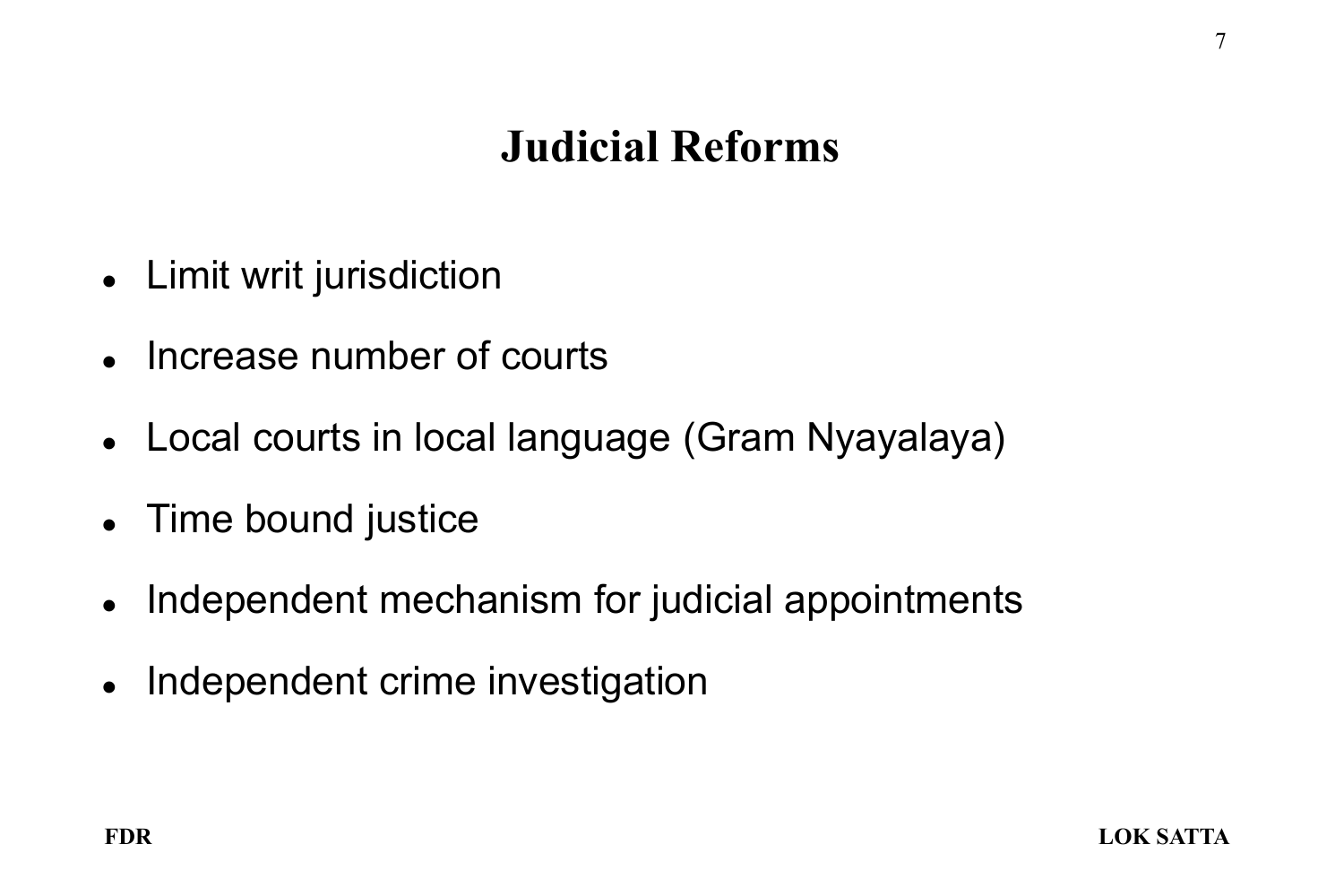#### Approaches to Citizens' Action

- Collective informed assertion
- Wide dissemination of information
- Effective mass communication
- Strategic intervention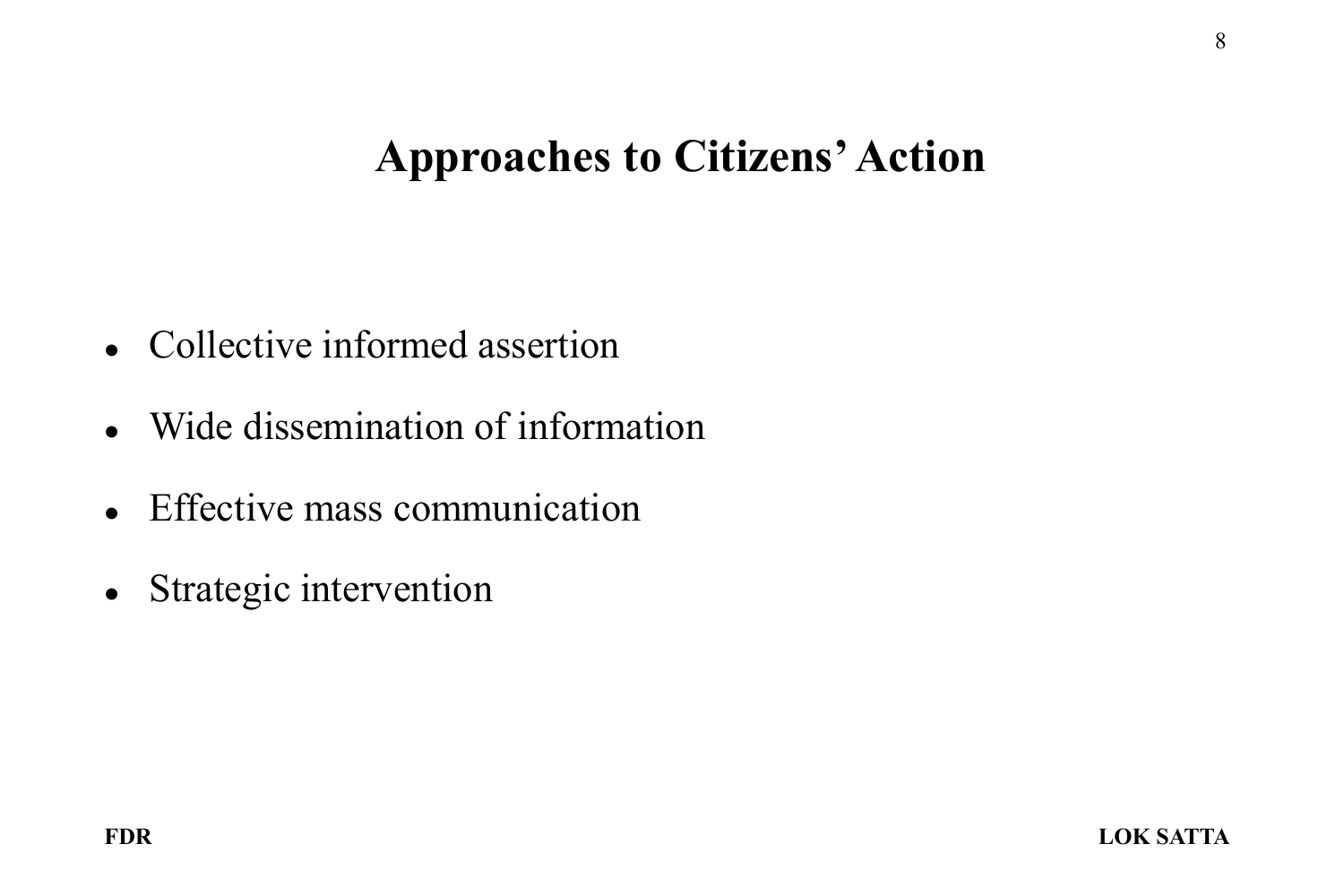#### Methods of Citizens' Action – People's Watch

- Collective informed assertion
- People's charter
- Lok Satta as platform
- Fight against corruption
- Fight for better delivery of public services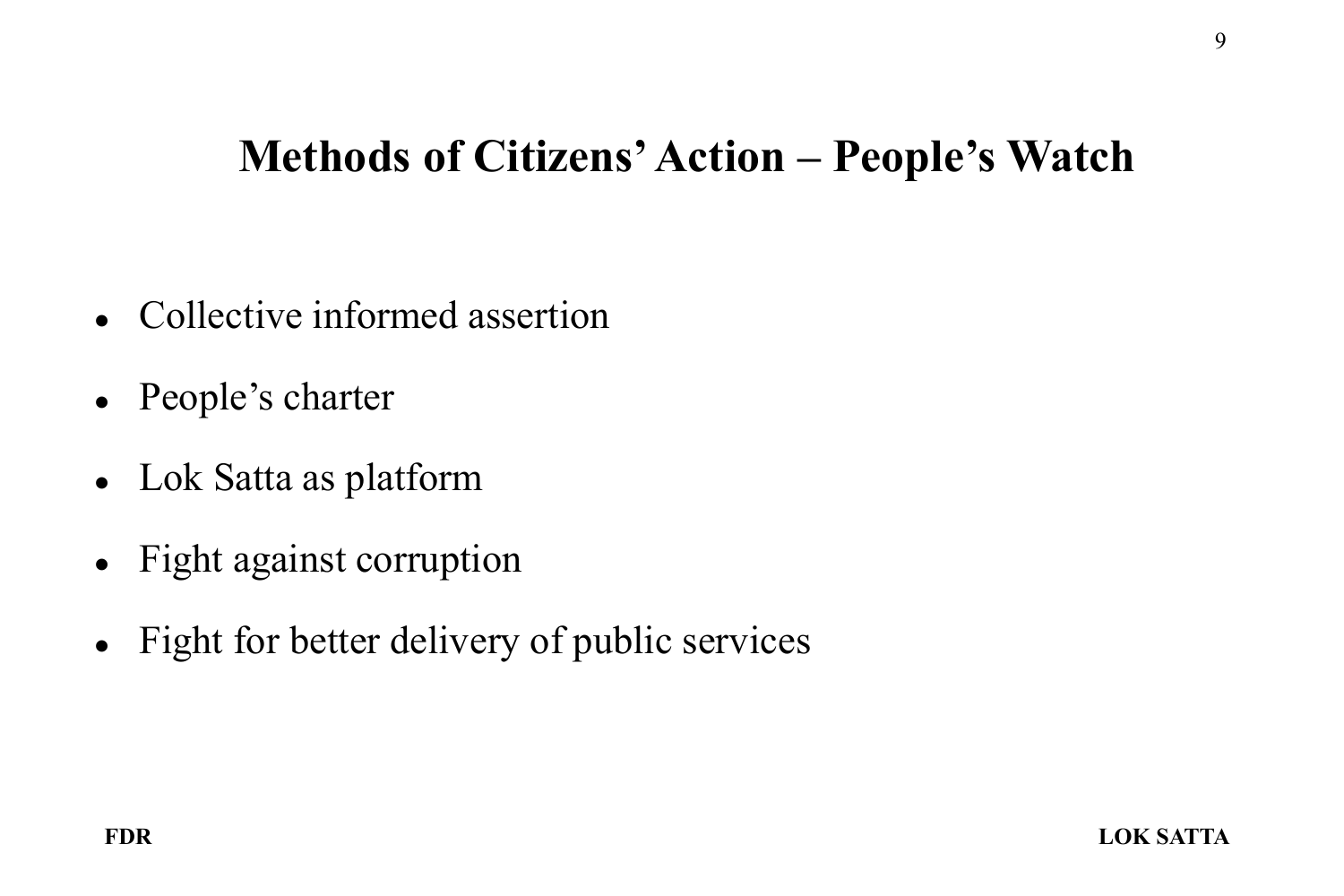#### Methods of Citizens' Action – Swarajya

- Advocacy and campaign for specific reform goals
- Choice of goals
	- Locally achievable
	- No cost / low cost
	- Universally acceptable
	- Strategic goals opening many doors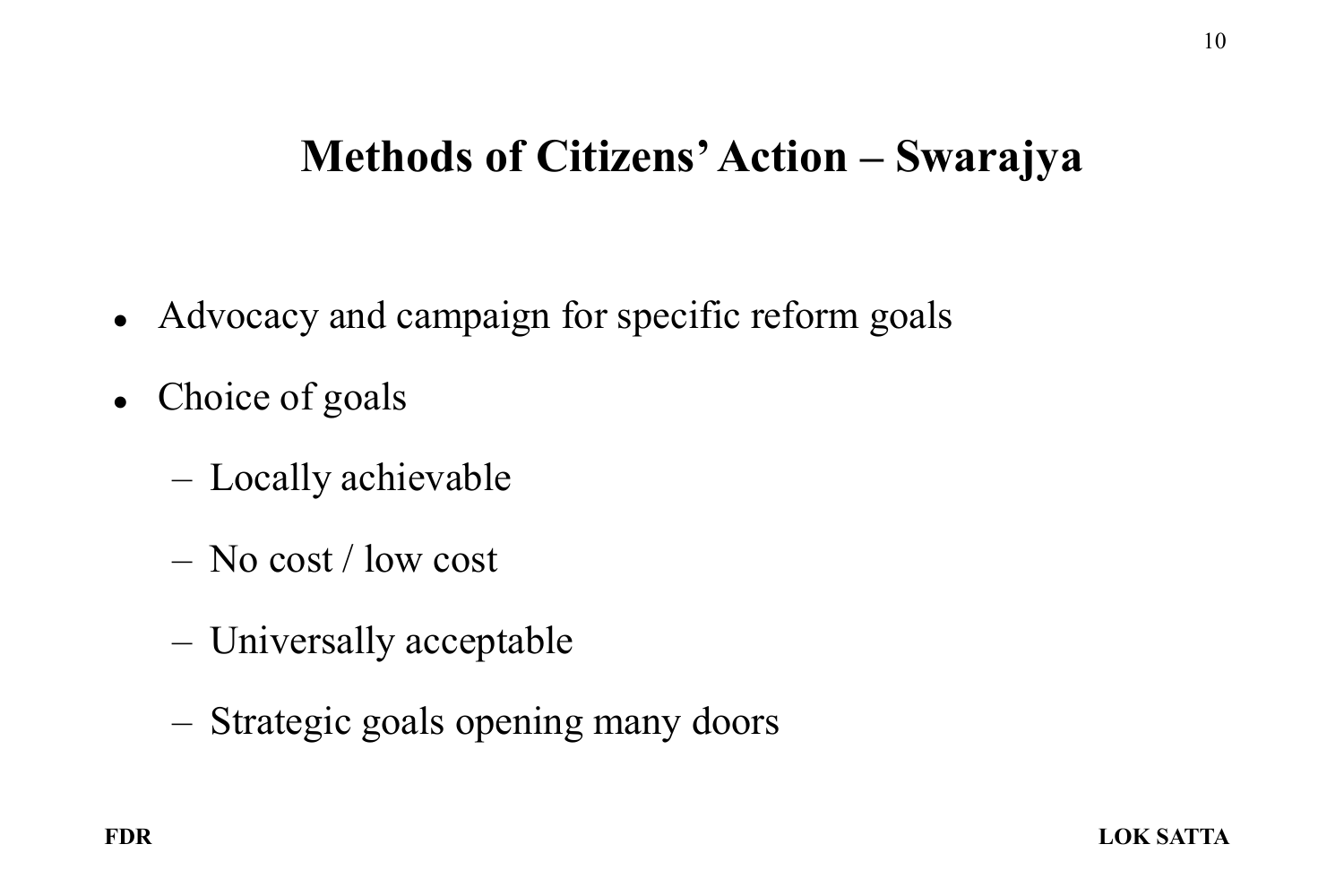## Swarajya – Reform Goals

- Right to Information
- Citizen's Charters
- Empowerment of local governments
- Empowerment of stake holders
- Universally accessible school education
- Speedy justice through rural courts
- Toilet for every household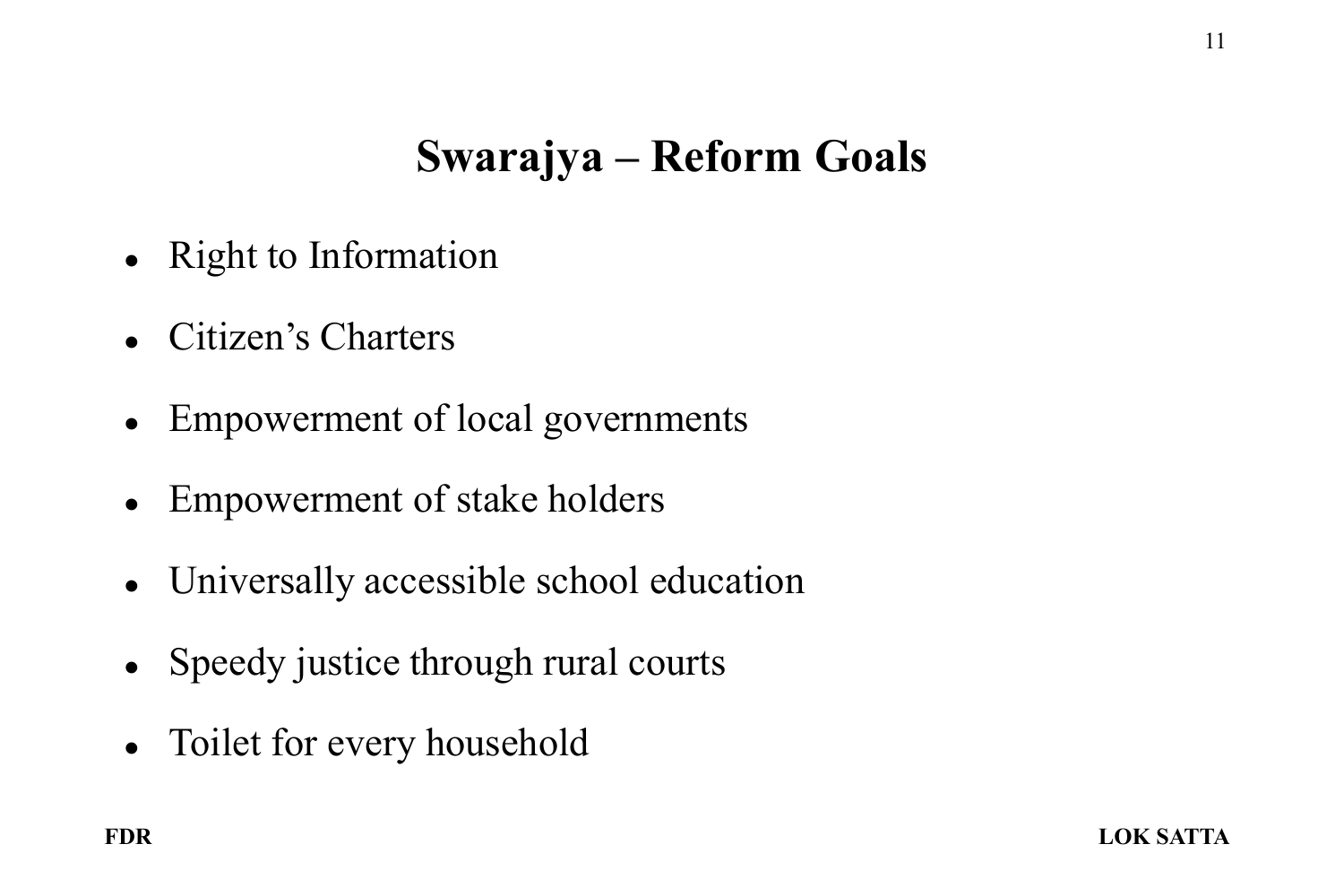## Methods of Citizens' Action – Election Watch

- Voter verification and registration
- Screening of candidates
- Know your candidates
- Common platforms
- State-level debates
- Training of volunteers
- Monitoring of polling process

contd..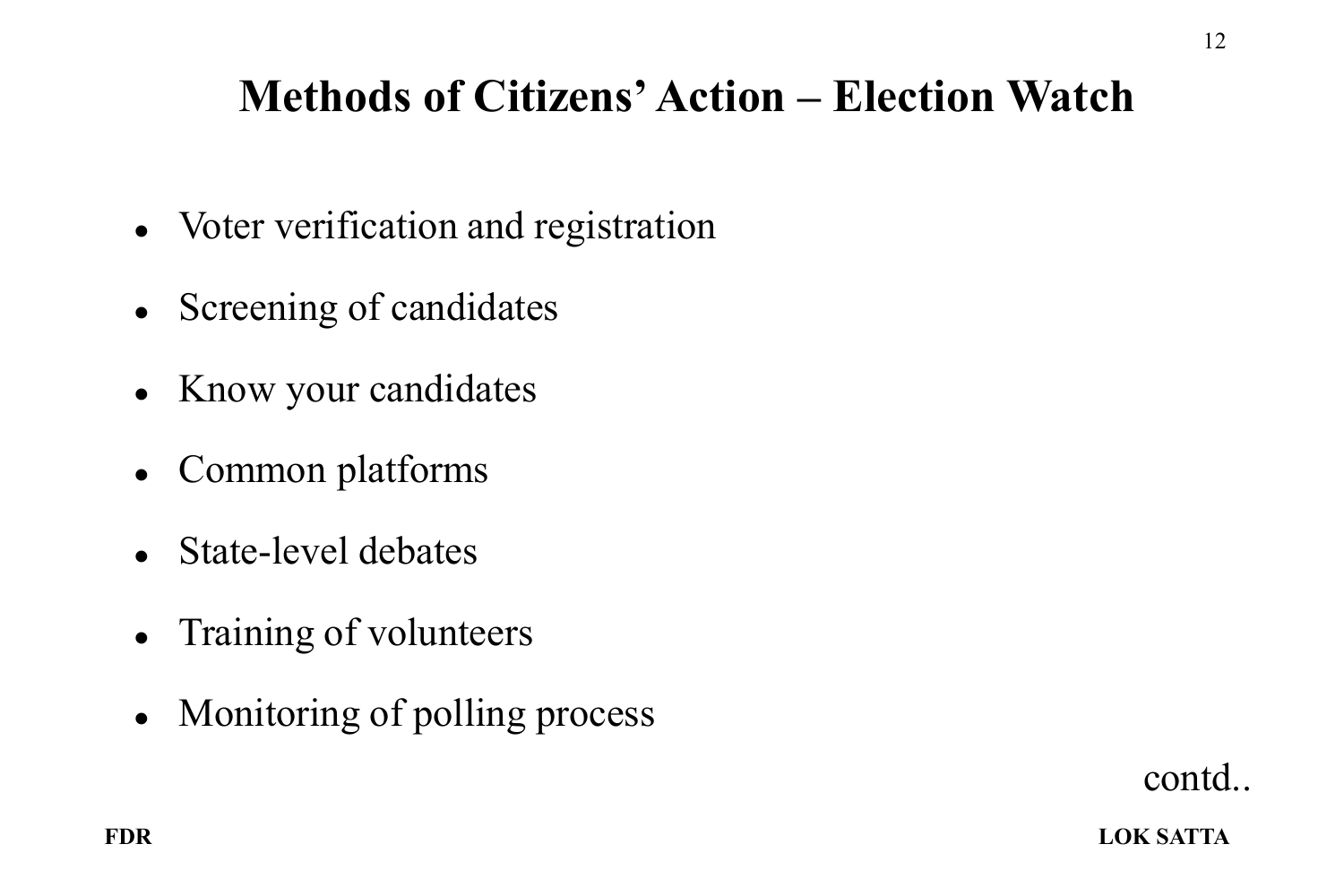#### Methods of Citizens' Action – Election Watch

- Does not aim to affect the outcome
- Election time is ripe for awareness campaign
- Focus on remediable flaws
- Pressure on parties and candidates
- Idea of accountability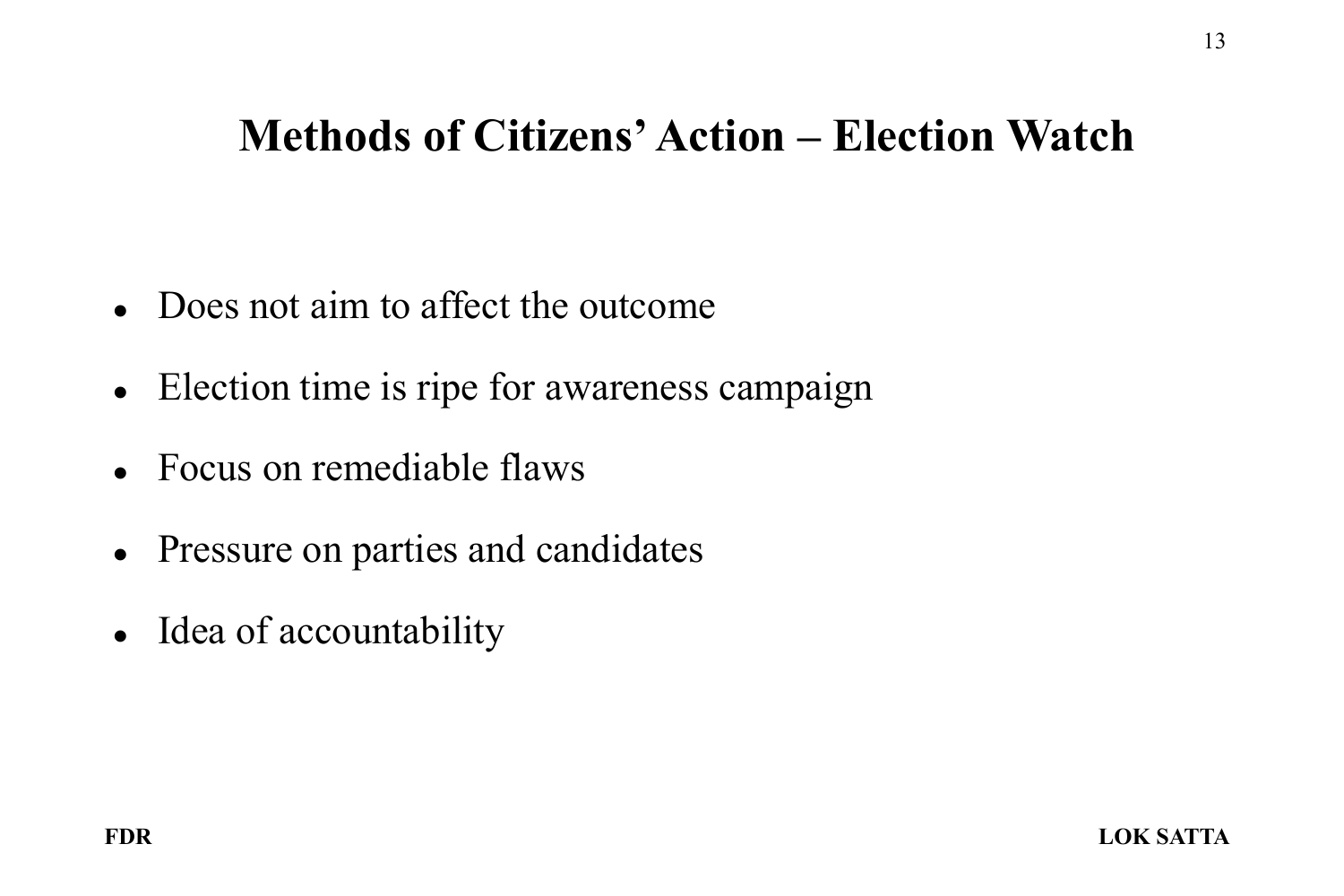Citizen's Charters – introduced in 9 departments by AP government

- State Electricity Board
- Road Transport Corporation
- Transport Department
- Hyderabad Metropolitan Water Supply and Sewerage Board
- Employment Exchanges
- Commercial Taxes Department
- Registration Department

Citizen's Charter for Municipalities in A.P. – Lok Satta's creation – provides for compensation of Rs. 50/- day for delay in services – first in India

contd..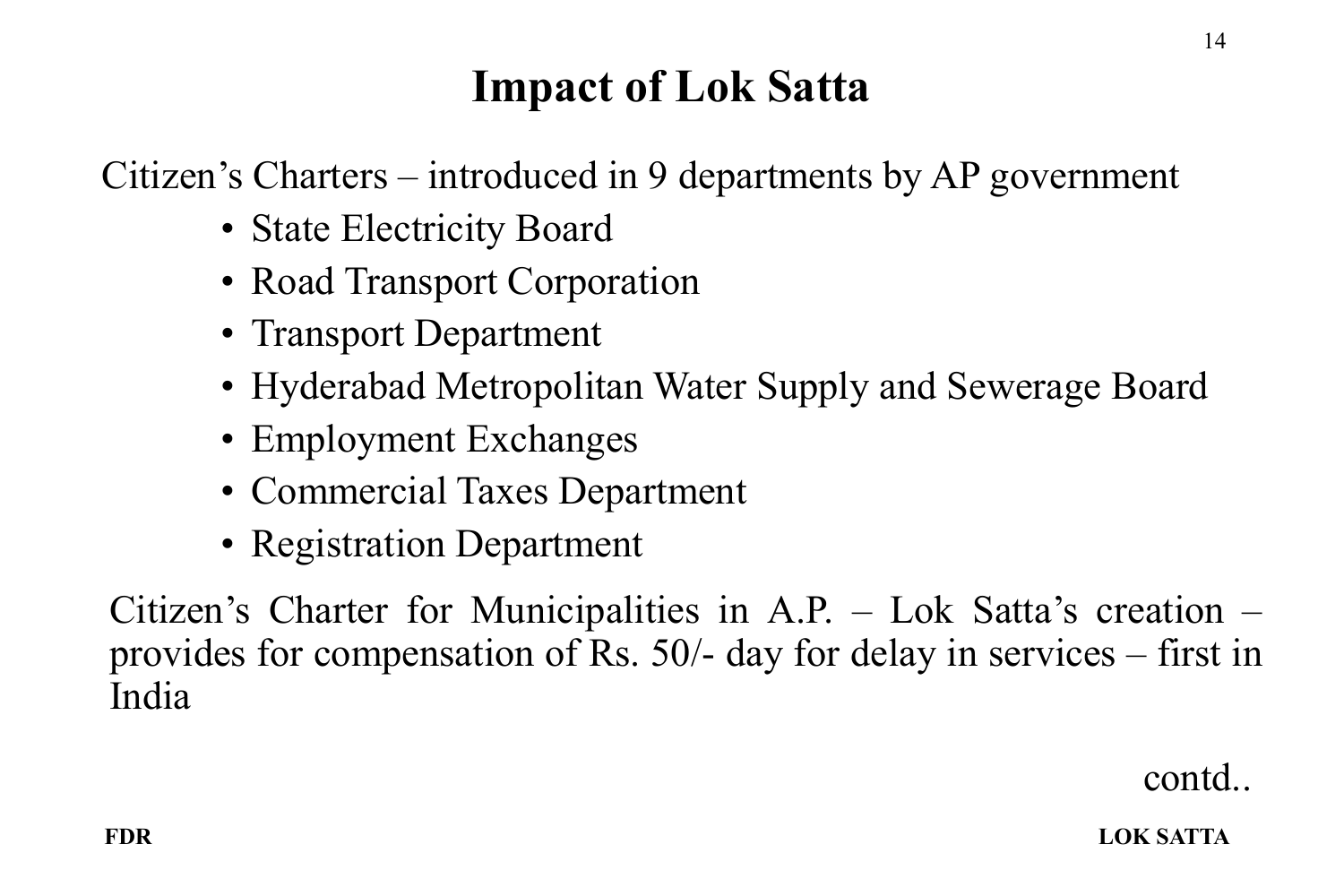- Cessation of short delivery at petrol stations all over A.P. benefit of Rs 1 crore / day
- Stakeholders' empowerment water user associations and school education committees constituted formally by the state government
- Toilets for every household largely on Lok Satta's advocacy over 2 million toilets were built in the last 3 years
- Stopped enactment of a restrictive Societies Law and ensured passing of an enabling law (in collaboration with CDF)

contd..

15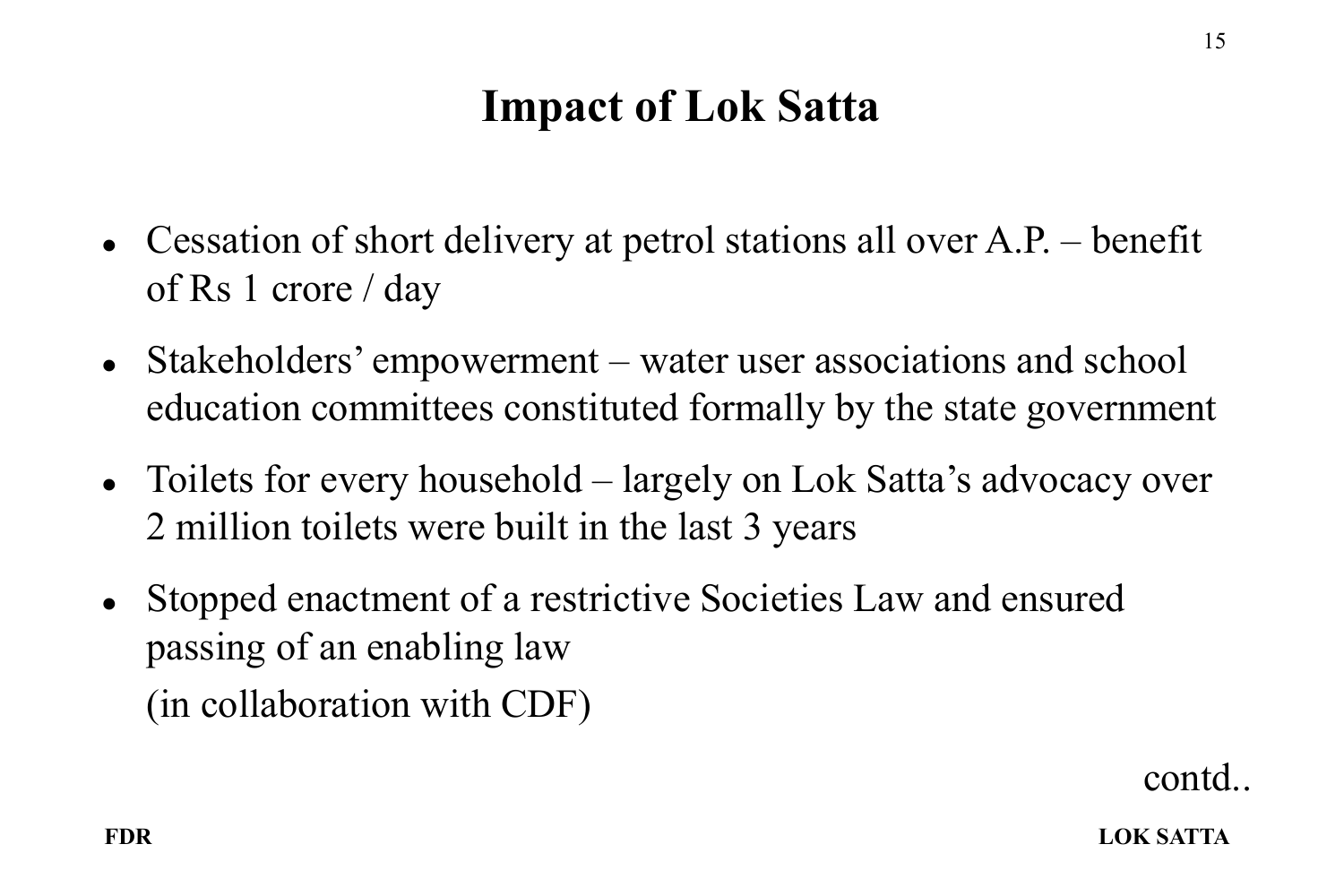Several local successes eg:

- Building regularization scheme Kukatpally
- Changing the nature of dialogue on women's reservation
- Creating awareness on Right to Information
- Election Watch arresting growth of criminal elements in politics eg: could influence selection of candidate for ZP chairperson in Kurnool district through public pressure
- Lok Satta's advocacy made common electoral rolls for local, state and national elections a reality
- At state level, tendered vote is now accepted as a proof of rigging and repolls are ordered
- Lok Satta's surveys influenced Election Commission to make post office nodal agency for voter registration

contd..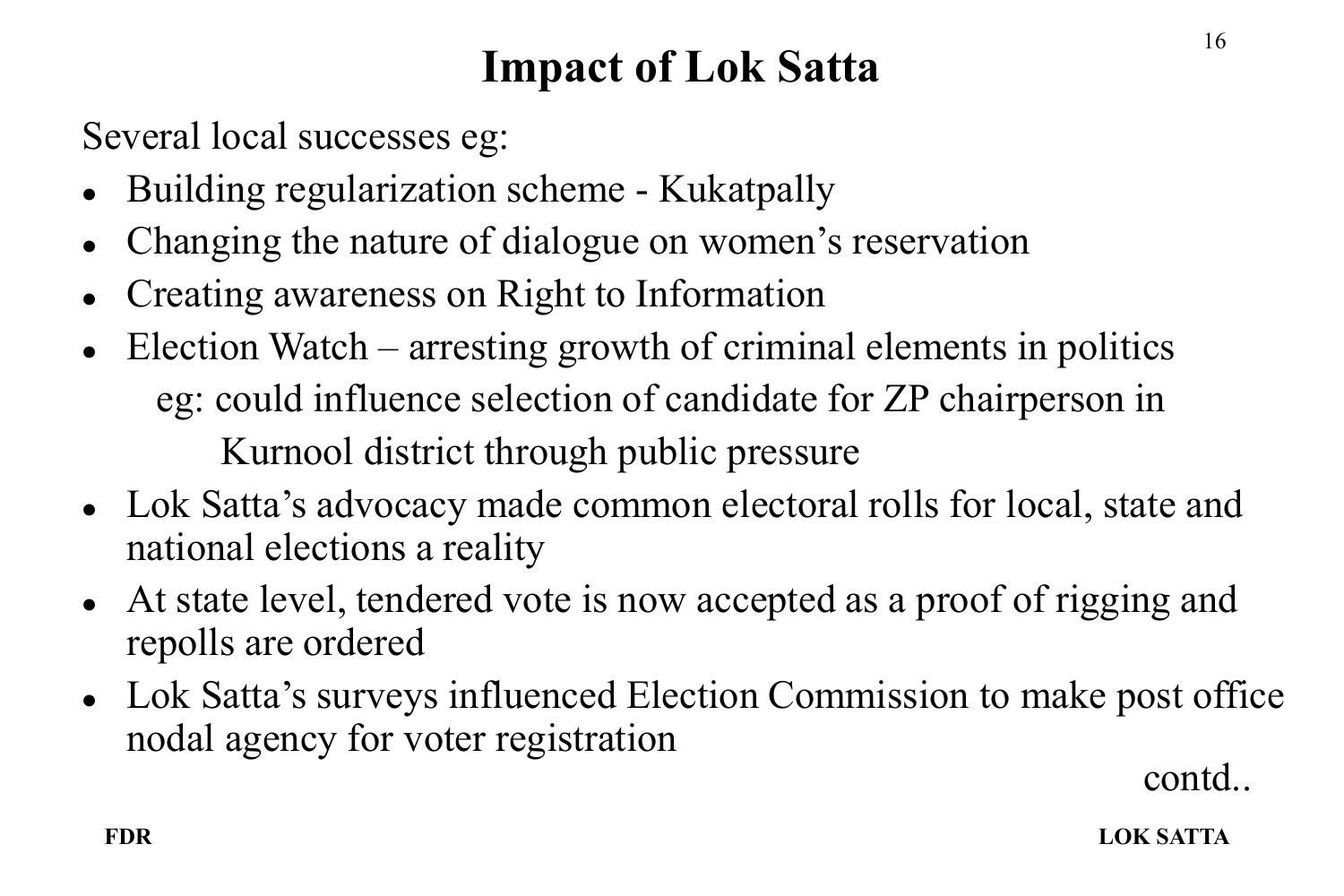- Lok Satta's work led to Delhi High Court judgment on criminal record of candidates
- Our advocacy of an alternative model for women's representation has altered the national debate and is now accepted across the spectrum
- India's leading movement for governance reforms
- $\bullet$  20 % popular base in A.P.
- Emerged as an influential voice for specific governance reforms in various fora of civil society as well as government bodies
- Nationally recognized as a credible, non-partisan, effective platform to fight corruption, and seek better governance
- Acquired the potential to help build a national movement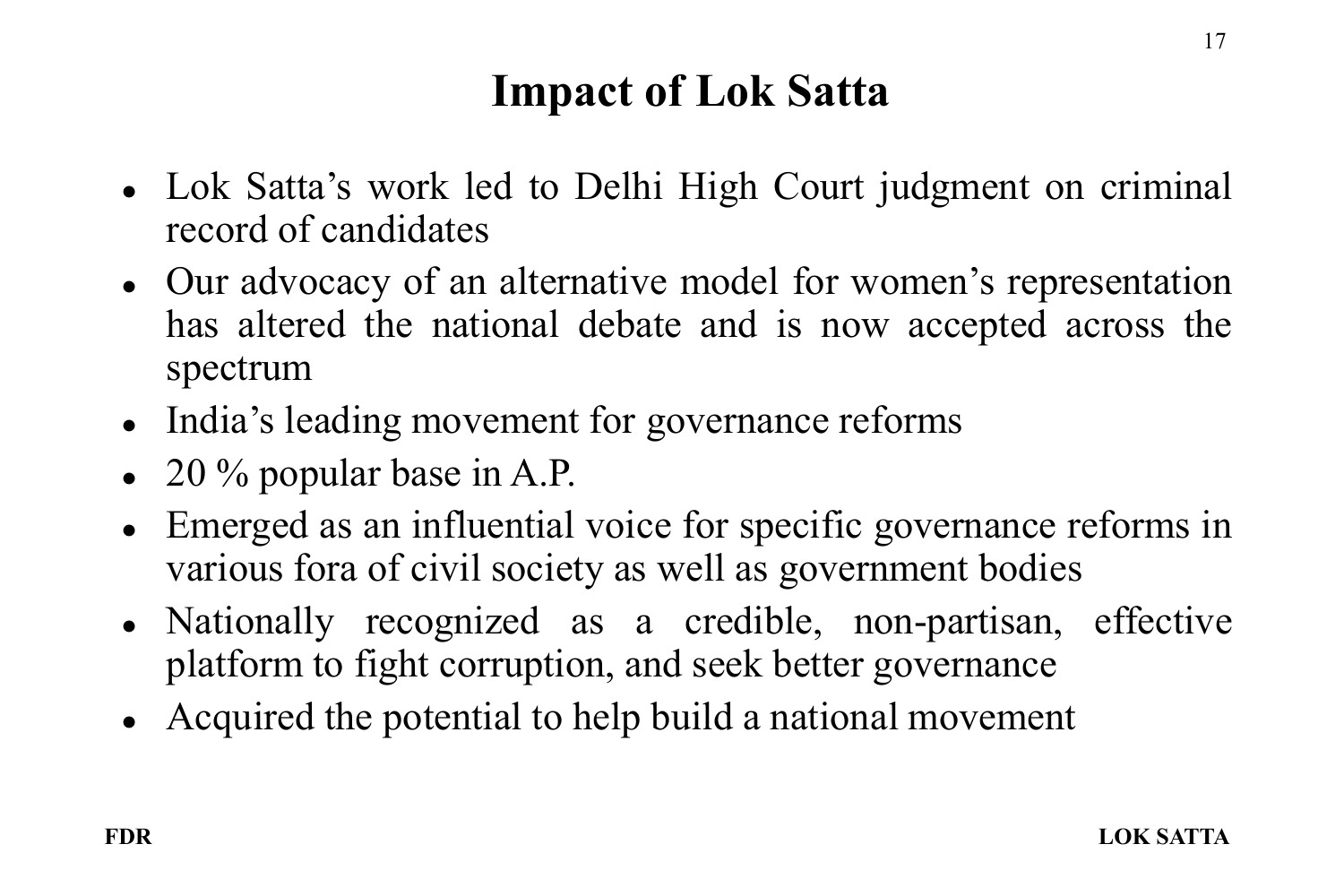#### Major Current Activities in A.P.

- Mobilizing 100,000 active citizens as watchdogs and activists
- Advocacy for Right to Information Legislation
- Expansion of Citizen's Charters
- Empowerment of local governments

contd..

FDR LOK SATTA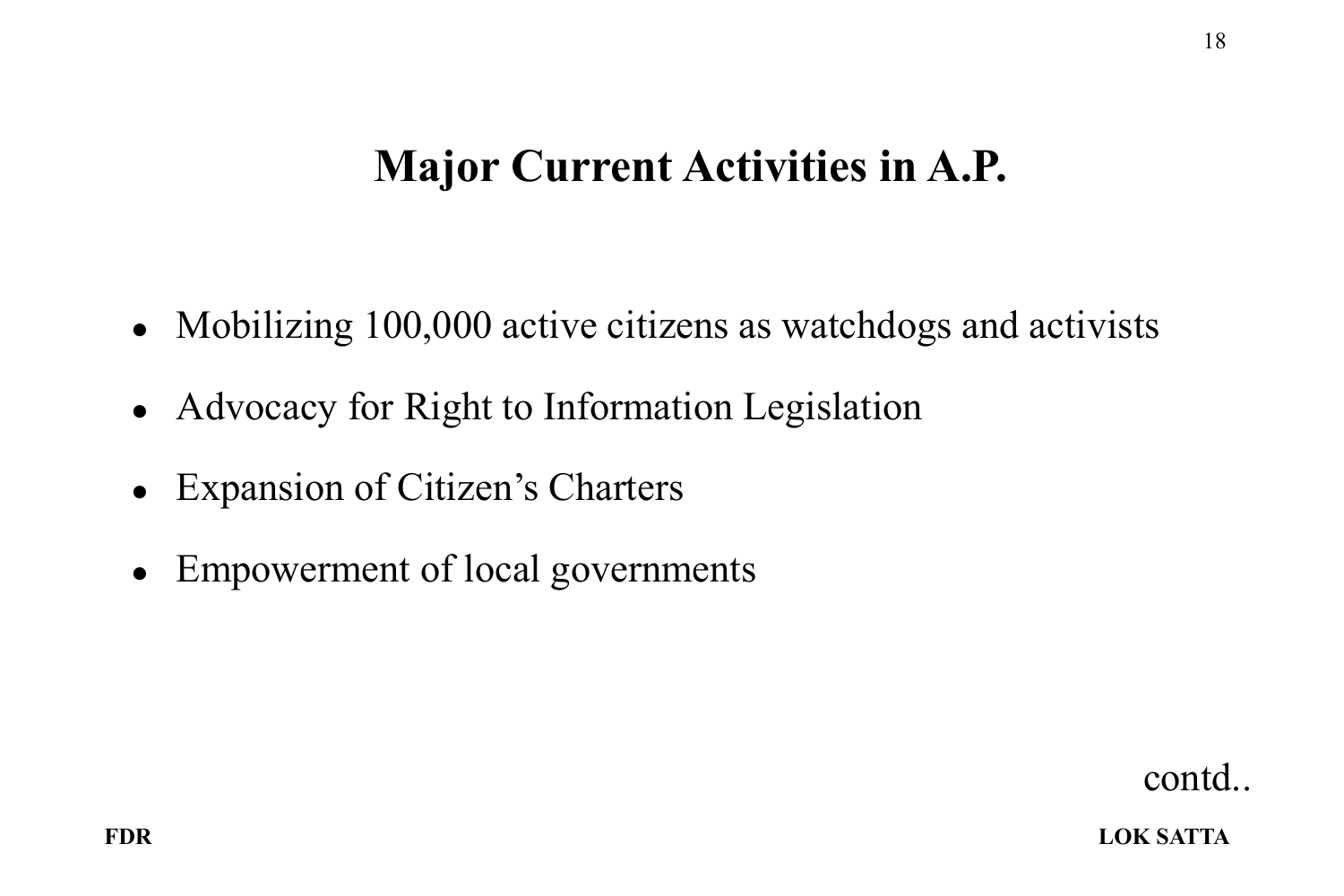### Major Current Activities in A.P.

- Advocacy of legislation for Gram Nyayalays
- Police reforms at state level
- Hyderabad city Election Watch
- Focus on delivery of school education and public health
- New stake-holder empowerment laws
	- Marketing committees
	- Empowering ward committees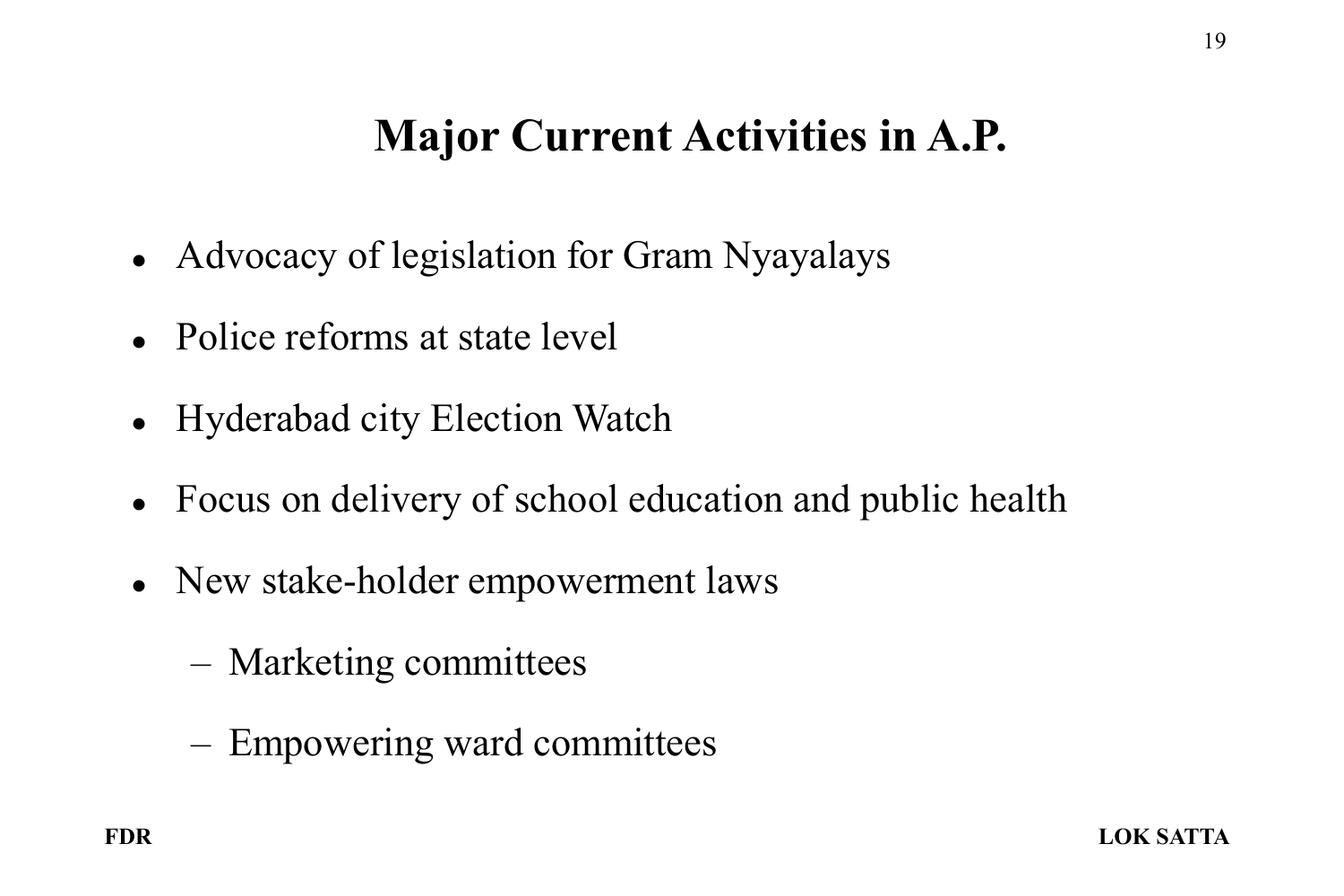## Major Activities at National level

- Advocacy for political funding reform
- Advocacy for regulation of political parties
- Changes in voter registration procedure post offices as nodal agency
- Measures to curb polling irregularities
- Election Watch in Tamilnadu, W.Bengal, Maharashtra and U.P.
- A series of national workshops (for 1000 activists) on active citizenship
- Alliances & national platform for governance reforms Karnataka, Gujarat, M.P., Orissa and Delhi